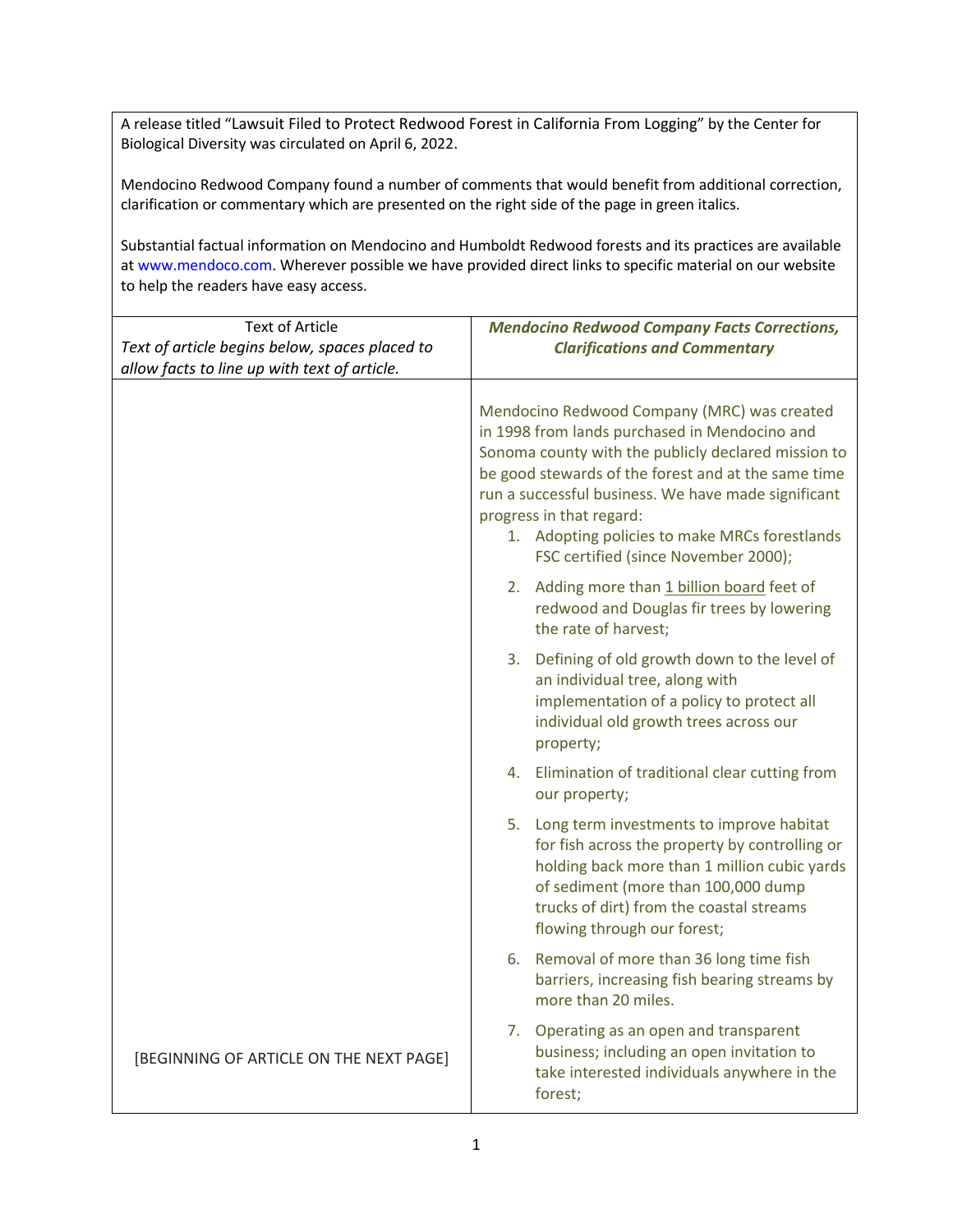|                                                                                                                                                                                                                                                                                                                   | 8. Completing a substantial rebuild of our<br>Ukiah sawmill, assuring that Mendocino<br>County will have infrastructure in the<br>processing of wood products for many years<br>to come; and |
|-------------------------------------------------------------------------------------------------------------------------------------------------------------------------------------------------------------------------------------------------------------------------------------------------------------------|----------------------------------------------------------------------------------------------------------------------------------------------------------------------------------------------|
| [BEGINNING OF ARTICLE]                                                                                                                                                                                                                                                                                            | Employing about 300 skilled employees in<br>9.<br>Mendocino County earning family-level<br>wages and benefits.                                                                               |
| MENDOCINO, Calif. - Environmental groups<br>have filed a lawsuit to stop the Mendocino<br>Redwood Company from logging nearly 1,000<br>acres of redwood forest in a California<br>watershed that provides habitat for threatened<br>northern spotted owls and fish.                                               |                                                                                                                                                                                              |
| The lawsuit, filed Friday in Mendocino County                                                                                                                                                                                                                                                                     |                                                                                                                                                                                              |
| Superior Court, says the California Department<br>of Forestry and Fire Protection approved the                                                                                                                                                                                                                    |                                                                                                                                                                                              |
| logging project even though it violates a voter-                                                                                                                                                                                                                                                                  | This ordinance states a public nuisance has been<br>created when trees are intentionally killed and left                                                                                     |
| approved county ordinance intended to reduce<br>fire danger and ignores spotted owl protections                                                                                                                                                                                                                   | standing. California state law prohibits agricultural                                                                                                                                        |
| required by the California Environmental Quality<br>Act.                                                                                                                                                                                                                                                          | operations, including timber, from being declared a<br>public nuisance and prevails over any contrary                                                                                        |
|                                                                                                                                                                                                                                                                                                                   | provision of any ordinance or regulation of any city,                                                                                                                                        |
|                                                                                                                                                                                                                                                                                                                   | county, or city and county. Mendocino County code<br>mirrors state law and provides additional protections<br>from this practice being declared a public nuisance.                           |
|                                                                                                                                                                                                                                                                                                                   | The Department of Fish and Wildlife was a part of<br>the Plan review and had no unmitigated<br>concerns for the protection of NSO.                                                           |
|                                                                                                                                                                                                                                                                                                                   |                                                                                                                                                                                              |
| "Cal Fire blatantly ignored state and local laws to<br>approve this destructive logging project, so<br>we're hopeful the court will put an end to it,"<br>said Justin Augustine, an attorney at the Center<br>for Biological Diversity. "The last thing we should<br>be doing in the midst of a climate emergency |                                                                                                                                                                                              |
| and an extinction crisis is whacking down                                                                                                                                                                                                                                                                         | Since its inception in 1998, MRC has a policy of                                                                                                                                             |
| magnificent old redwoods, killing tanoaks and<br>jeopardizing the coastal redwood ecosystem."                                                                                                                                                                                                                     | retaining all old growth trees on the property, both<br>individually and in groups. MRC's old growth policy<br>can be viewed here: https://www.hrcllc.com/old-<br>growth.                    |
| [ARTICLE CONTINUES]                                                                                                                                                                                                                                                                                               | The treatment of tanoak to restore the natural                                                                                                                                               |
|                                                                                                                                                                                                                                                                                                                   | balance of conifer to hardwood is a tool used for                                                                                                                                            |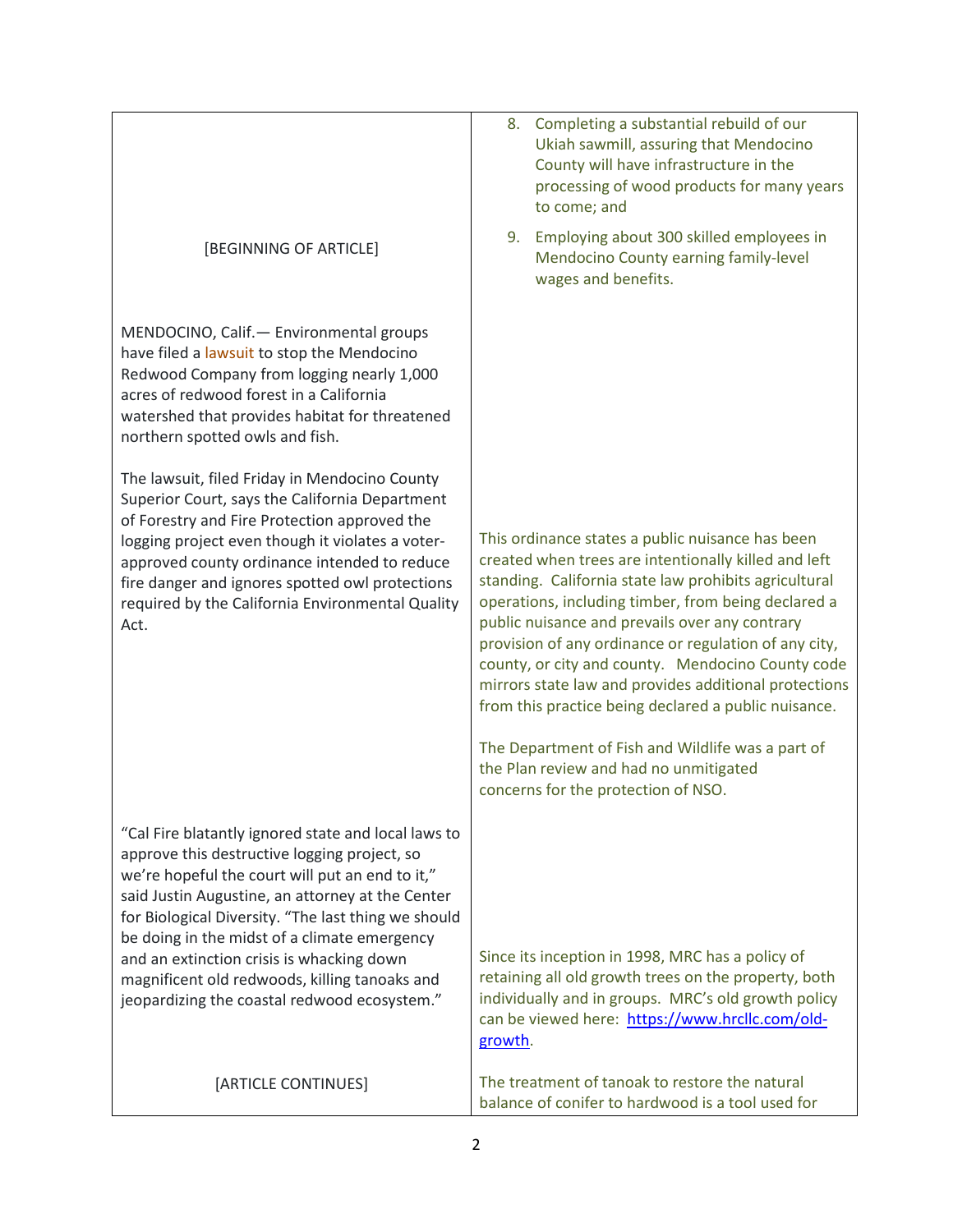The logging project would potentially remove many of the largest trees in the area. Northern spotted owls, protected as threatened in 1990, rely on these trees, but their habitat continues to decline because of commercial logging operations in the redwood region. In 2020 the U.S. Fish and Wildlife Service said northern spotted owls should be reclassified to endangered, but the birds are still awaiting that more protective upgrade. Many trees were previously set aside to reduce harm from logging practices, but the new logging plan would allow the logging of these large, old

"Mendocino Redwood Company is planning to log large, old trees that are protected under a previous agreement," said Matthew Simmons,

trees.

an attorney with the Environmental Protection Information Center. "They shouldn't log what they've promised to protect."

The project would also kill numerous tanoaks because the tanoaks compete with trees that can be sold for profit. Logging companies kill the tanoaks using a method known as "hack and squirt," cutting open the tree and injecting herbicide to kill it. In 2016 Mendocino County voters approved Measure V, which prohibits the hack-and-squirt method.

[ARTICLE CONTINUES]

decades across the county, the country, and around the world. Small private landowners, industrial landowners, and state landowners all use this tool to achieve this goal in a careful and controlled manner according to state regulations.

The Official Response to public comments for this plan states "The THP will retain NSO habitat in the THP area and there is abundant NSO habitat in the watershed. Cal Fire concluded, after consultation with the CA Department of Fish and Wildlife, that this THP can reasonably be expected to not result in the take of NSO.".

Since its inception in 1998, MRC has a policy of retaining all old growth trees on the property, both individually and in groups. MRC's old growth policy can be viewed here: [https://www.hrcllc.com/old](https://www.hrcllc.com/old-growth)[growth.](https://www.hrcllc.com/old-growth)

Tree retention was part of a planning agreement for the preparation of a Natural Communities Conservation Plan and Habitat Conservation Plan as well as part of a Spotted Owl Resource Plan (SORP). Those measures were provided in part to mitigate for other operational flexibilities allowed by the planning agreement and SORP. The planning agreement is no longer valid and the SORP was terminated by USFWS. Old growth trees are retained as per MRC policy.

The treatment of tanoak to restore the natural balance of conifer to hardwood is a tool used for decades across the county, the country, and around the world. Small private landowners, industrial landowners, and state landowners all use this tool to achieve this goal in a careful and controlled manner according to state regulations.

Measure V states a public nuisance has been created when trees are intentionally killed and left standing. California state law prohibits agricultural operations, including timber, from being declared a public nuisance and prevails over any contrary provision of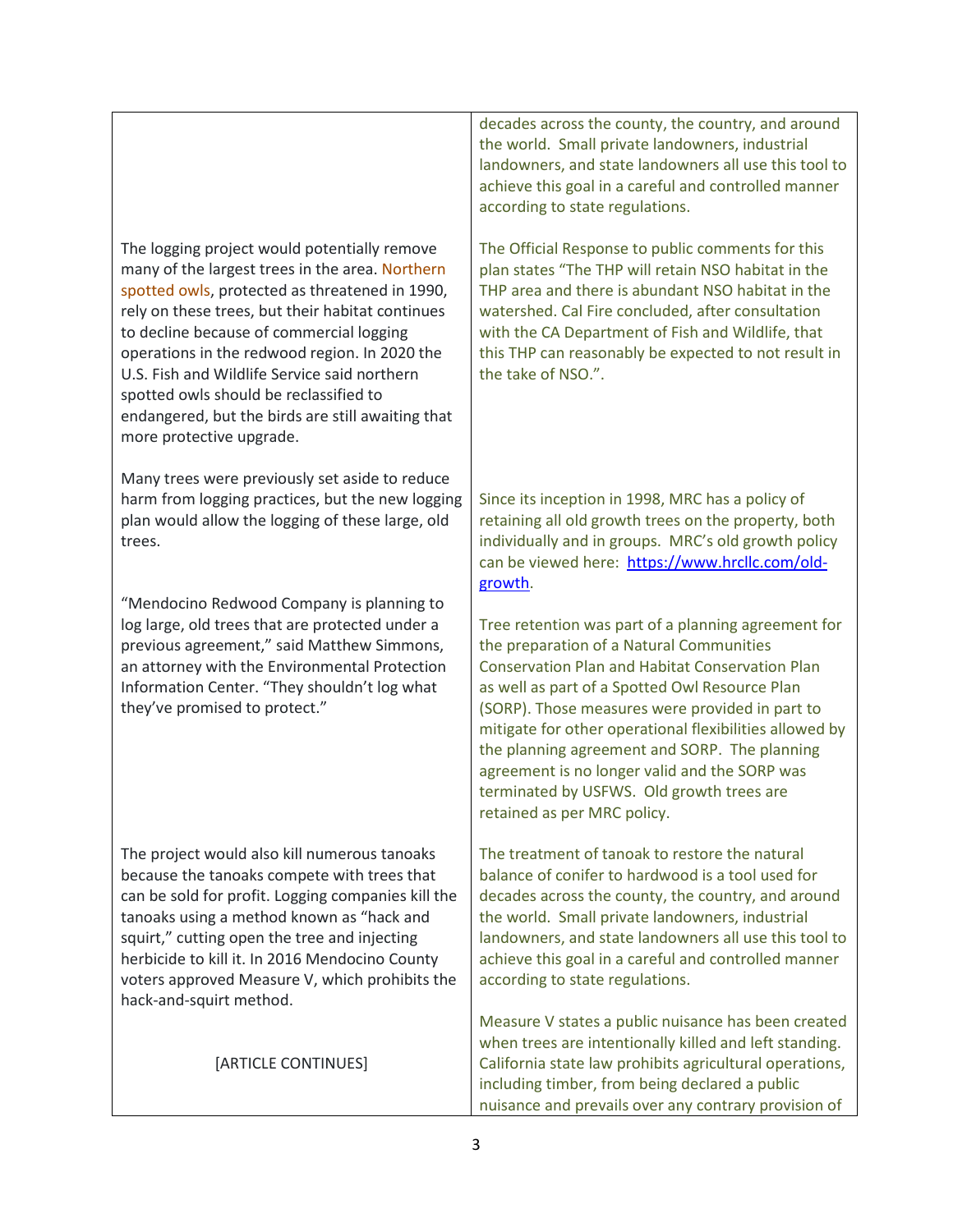|                                                                                                                                                                                                                                                                                                                                                                                                                         | any ordinance or regulation of any city, county, or<br>city and county. Mendocino County code mirrors<br>state law and provides additional protections from<br>this practice being declared a public nuisance.                                                                                                                                                                              |
|-------------------------------------------------------------------------------------------------------------------------------------------------------------------------------------------------------------------------------------------------------------------------------------------------------------------------------------------------------------------------------------------------------------------------|---------------------------------------------------------------------------------------------------------------------------------------------------------------------------------------------------------------------------------------------------------------------------------------------------------------------------------------------------------------------------------------------|
| The proposed logging will also further degrade<br>the local watershed, which is listed as impaired<br>under the Clean Water Act due to its current<br>condition. Logging causes increased<br>sedimentation and higher water temperatures,<br>which prevent the Big River and its tributaries<br>from being able to support threatened and<br>endangered fish, including coho and Chinook<br>salmon and steelhead trout. | Watercourse protections in the THP were reviewed<br>by Cal Fire, North Coast Water Quality Control<br>Board, California Geological Survey, and Department<br>and Fish and Wildlife. They found the protections<br>were consistent with the Forest Practice Rules,<br>including the Anadromous Salmonid Protection (ASP)<br>rules.                                                           |
| "The Department of Forestry is not following the<br>rules," said Alan Levine, director of Coast Action<br>Group. "The first step in forest practice reform<br>is being consistent with the Forest Practice Rules<br>and Act."                                                                                                                                                                                           |                                                                                                                                                                                                                                                                                                                                                                                             |
| The California Environmental Quality Act and the<br>California Forest Practice Act together require<br>logging projects to disclose their potential<br>impacts and to avoid or mitigate any significant<br>harm that logging will cause.                                                                                                                                                                                | The THP discusses many potential impacts and<br>mitigation measures to reduce impacts to a level of<br>insignificance. The reviewing agencies included<br>additional mitigations to ensure significant impacts<br>do not occur.                                                                                                                                                             |
| The Mendocino Redwood Company has refused<br>to disclose which large old trees in the project<br>area will be cut down, violating state<br>requirements to protect spotted owls. The<br>company has also refused to comply with<br>Mendocino County's Measure V.                                                                                                                                                        | The Official Response to public comments for this<br>plan states "The THP will retain NSO habitat in the<br>THP area and there is abundant NSO habitat in the<br>watershed. Cal Fire concluded, after consultation<br>with the CA Department of Fish and Wildlife, that<br>this THP can reasonably be expected to not result in<br>the take of NSO.".                                       |
| [END OF ARTICLE]                                                                                                                                                                                                                                                                                                                                                                                                        | Measure V states a public nuisance has been created<br>when trees are intentionally killed and left standing.<br>California state law prohibits agricultural operations,<br>including timber, from being declared a public<br>nuisance and prevails over any contrary provision of<br>any ordinance or regulation of any city, county, or<br>city and county. Mendocino County code mirrors |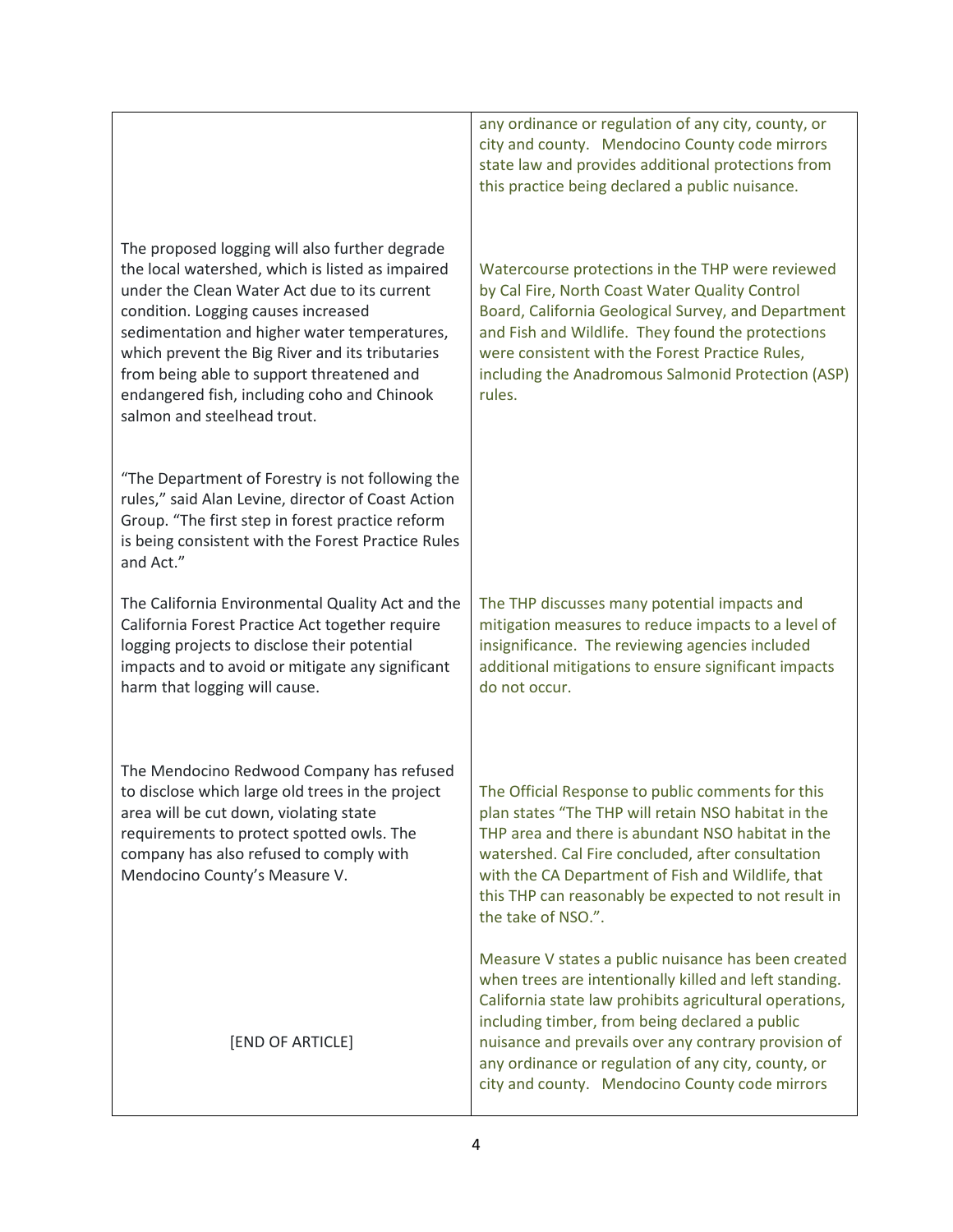| state law and provides additional protections from<br>this practice being declared a public nuisance.                                                                                                                                                                                                                                                                                  |
|----------------------------------------------------------------------------------------------------------------------------------------------------------------------------------------------------------------------------------------------------------------------------------------------------------------------------------------------------------------------------------------|
| Mendocino Redwood Company (MRC) was created<br>in 1998 from lands purchased in Mendocino and<br>Sonoma County with the publicly declared mission to<br>be good stewards of the forest and at the same time<br>run a successful business. We have made significant<br>progress in that regard:<br>1. Adopting policies to make MRCs forestlands<br>FSC certified (since November 2000); |
| 2. Adding more than 1 billion board feet of<br>redwood and Douglas fir trees by lowering<br>the rate of harvest;                                                                                                                                                                                                                                                                       |
| Defining of old growth down to the level of<br>3.<br>an individual tree, along with<br>implementation of a policy to protect all<br>individual old growth trees across our<br>property;                                                                                                                                                                                                |
| 4. Elimination of traditional clear cutting from<br>our property;                                                                                                                                                                                                                                                                                                                      |
| 5.<br>Long term investments to improve habitat<br>for fish across the property by controlling or<br>holding back more than 1 million cubic yards<br>of sediment (more than 100,000 dump<br>trucks of dirt) from the coastal streams<br>flowing through our forest;                                                                                                                     |
| Removal of more than 36 long time fish<br>6.<br>barriers, increasing fish bearing streams by<br>more than 20 miles.                                                                                                                                                                                                                                                                    |
| Operating as an open and transparent<br>7.<br>business; including an open invitation to<br>take interested individuals anywhere in the<br>forest;                                                                                                                                                                                                                                      |
| Completing a substantial rebuild of our<br>8.<br>Ukiah sawmill, assuring that Mendocino<br>County will have infrastructure in the<br>processing of wood products for many<br>years to come; and                                                                                                                                                                                        |